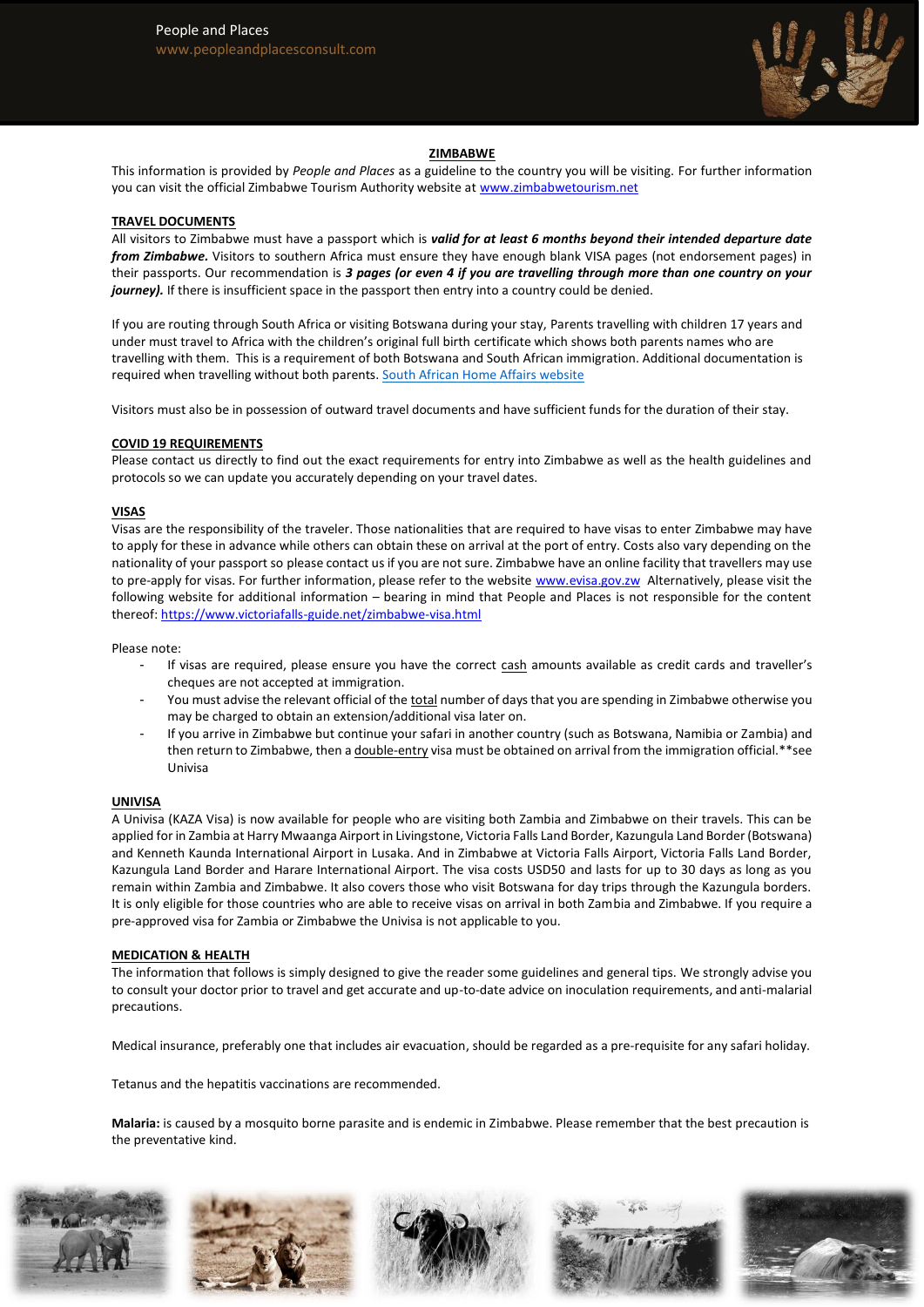

- Avoid being bitten by using mosquito repellents liberally. A lot of camps provide a locally made repellent, however, please feel free to bring your own if you suffer from any skin sensitivities or allergies.
- Wear long-sleeved shirts and trousers/slacks in the evenings.
- Please use the mosquito net over your bed where supplied/available.
- Where provided, please use the insecticide supplied to kill any mosquitoes that may have flown into your room.
- Mosquito coils are also effective.

Malaria is transmitted by a very small percentage of female *Anopheles* mosquitoes. They are mainly active in the early evening and throughout the night. Malaria transmission is at its highest during the warmer and wetter months of November through to April. From May through to October the risks of contracting malaria are reduced.

There is a 6 to 7-day minimum incubation period before symptoms present themselves. If you become ill on your return, while still on prophylaxis or even once you have stopped taking them, ensure that your medical practitioner does everything to establish that your illness is not malaria. Malaria can be prevented if you are sensible and take basic precautions. It is important to consult your doctor prior to your safari; he will prescribe a course of prophylactics.

**The Sun:** The African sun can be very strong and sunburn can occur through clouds and even a light T-shirt. Bad sunburn can spoil your safari so be sensible, use cream and wear a hat.

**De-Hydration:** in a mild form can be fairly common in the hotter months. It is not dangerous so long as you recognize the symptoms and react accordingly. The key is to keep body fluids up by drinking plenty of water. If nausea or vomiting result, then medical attention should be sought. It would be worth including a couple of packets of re-hydration salts in your holiday medical kit if you have one.

**Diarrhea:** is a common problem when traveling anywhere in Africa. The standards of hygiene in all of the safari camps booked by us is very high but it is not uncommon for individuals to react to a change in diet or water. The best bet is to be sensible about what you eat and drink and bring suitable medication just in case. Camps will generally advise if the tap water is suitable for drinking or not. Most camps will provide bottled mineral water which we suggest you use for drinking to avoid any stomach reactions.

If you do have any particular medical needs or requirements, please advise us in advance so we can ensure the best care in each of the properties you are visiting.

## **INSURANCE**

People and Places and its agents, staff or associates cannot be held responsible or liable for loss, damage, or theft of personal luggage and belongings, nor can they be held liable for personal injury, accident or illness. Please ensure that you have yourself and your belongings adequately insured before your departure. Insurance is compulsory for all our trips. If you do not possess a policy, please contact your broker for details.

### **a) Health Insurance**

Before you travel anywhere it is imperative to have medical/accident insurance which covers you while you are away, as well as for emergency repatriation.

### **b) Cancellation**

You might have to cancel your safari due to unforeseen circumstances. If you cancel a trip close to departure date for any reason you could lose all that the safari was going to cost you. Dependant on the reason cancellation insurance should cover you for this eventuality.

### **c) Baggage Insurance**

Airline liabilities with respect to your baggage is limited. It is advisable to take out insurance if you are carrying expensive and valuable camera equipment. You should always carry such equipment as "carry-on" luggage. Do not put anything of value in your checked baggage!

### **d) Claims**

If you anticipate an insurance claim upon your return, be sure to document as accurately as possible any accident, injury or loss. Doctor's notes and police reports will aid any claim.









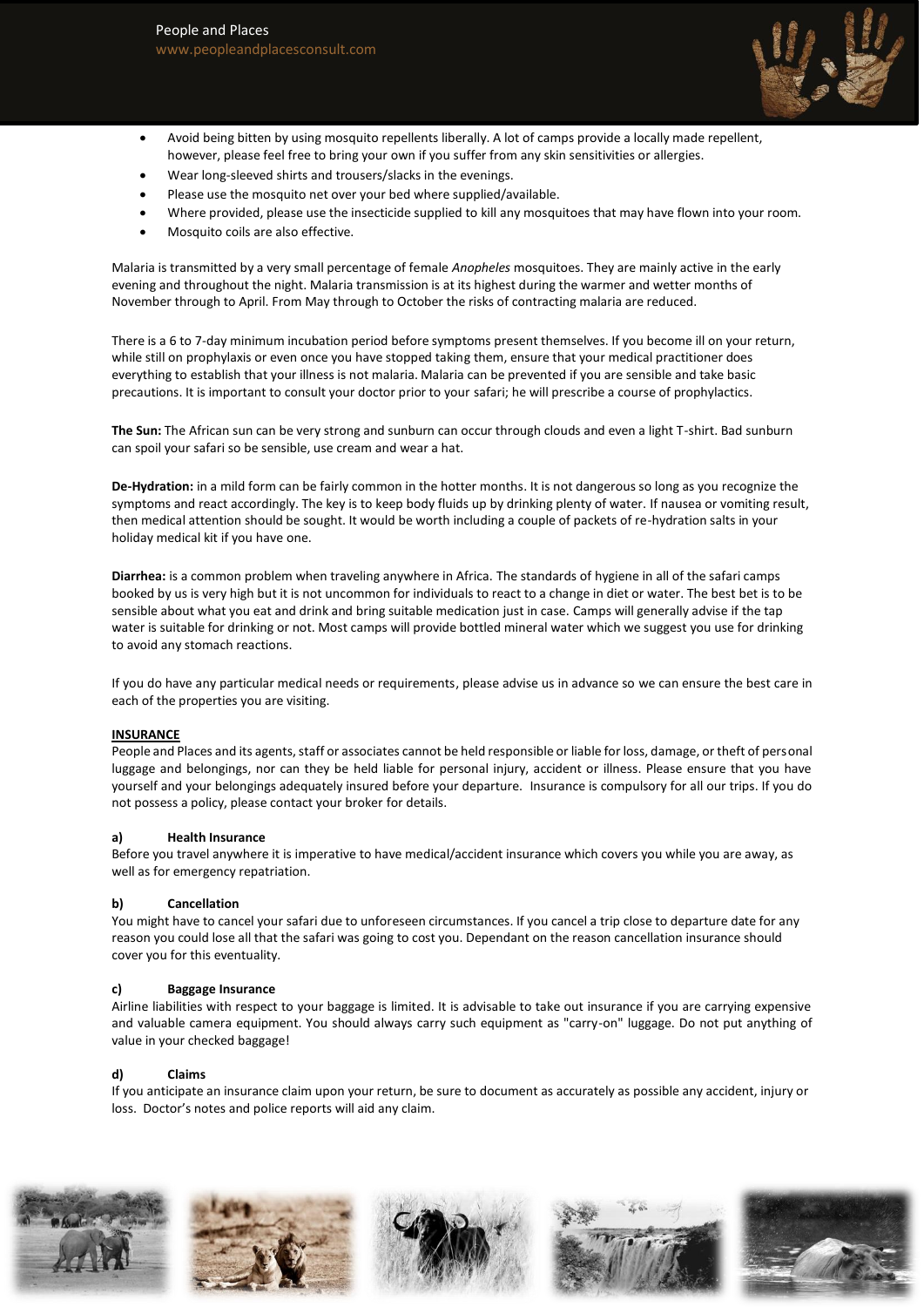

# **DIETARY REQUIREMENTS**

Should you be following a special diet or have allergies to certain types of food, please advise us in advance so we can notify the properties where you are staying. Most camps are able to cater for dietary requirements, but due to the remote locations, they do require necessary notice so as to be able to order any special supplies in advance.

# **DEPARTURE TAXES**

Major airlines include Departure Taxes in their ticket costs. However, if you are travelling on cross-border private charter flights ex Zimbabwe, you must pay this directly at the airport. In addition to the Departure Taxes, there is an AIDEF tax which has been introduced in Zimbabwe to fund the upgrading of its airports. This tax needs to be paid either directly by the client on departure per light aircraft/private charter or will be included in the costs of any scheduled/commercial airline ticket. Currently, and subject to change, these taxes are:

- Domestic flights US\$ 10.00 departure tax plus US\$ 5.00 AIDEF fees (Aviation Infrastructural Development Fund), total of US\$ 15.00 per person
- International flights US\$ 35.00 departure tax plus US\$ 15.00 AIDEF fees (Aviation Infrastructural Development Fund), total of US\$ 50.00 per person

This is applicable on departure from any registered, manned airports which include Harare, Bulawayo, Kariba, Hwange and Victoria Falls airports. This fee, currently US\$ 15.00 per person, must be paid direct at the airport in US\$ cash or the equivalent in previously mentioned hard currencies.

Small denominations of US Dollars are encouraged for easier and quicker transactions and it helps to have the exact amount to hand as change is sometimes not provided. Travellers Cheques and credit cards are also not accepted for this purpose.

## **LUGGAGE ON AIR TRANSFERS**

There are strict weight restrictions in place on any itinerary which includes light aircraft transfers:

- You should always travel with **soft bags** not hard suitcases (not only for the smaller aircraft but also to fit into vehicles).
- Please check your confirmed tickets or check with us on your flights booked and applicable weight allowances before packing. On Charter flights checked in luggage should generally not exceed 15 kg.
- A small camera bag or similar can be taken on board not exceeding 5kg but space is limited as there are no overhead lockers so any bags taken on board will have to fit under the seat in front.
- These limits are applicable to guests travelling on a seat rate basis so it may differ if guests have booked on a sole use or private charter option in which case the maximums depend on the type of aircraft and the number of passengers booked.
- Please check your confirmed tickets prior to packing for exact details of weight allowance on your booked sectors.

## **These luggage restrictions appear minimal, however, please bear in mind the following:**

- Most safari camps / lodges and hotels provide basic toilet amenities.
- Laundry can be done on a daily basis (many camps provide this service free of charge but some camps and hotels do charge a nominal fee).
- Mainly casual clothing is required.

As no formal clothes are needed throughout most of southern Africa, we recommend that you limit your luggage to the basics. More formal attire is usually required only when staying in the more prestigious city hotel establishments or on any of the luxury trains. On a wildlife safari, casual clothing is the order of the day. We have included a suggested packing list in our documentation for your reference.

## **EXCESS LUGGAGE**

If you need to bring luggage in excess of your allowance, you may have the option of buying an extra seat. The additional cost of this varies depending on your flight schedule so please contact us for further details.

## **CLIMATE**

The weather in southern Africa is generally pleasant throughout the year – warm to hot days, and cool to warm nights. During our winter months however (May to September), it can get really cold at night and in the early morning, particularly when on safari, so we would like to suggest that you pack accordingly – very warm clothing including an anorak/winter jacket, a beanie, scarf and gloves are recommended. Please also refer to our packing suggestions list.









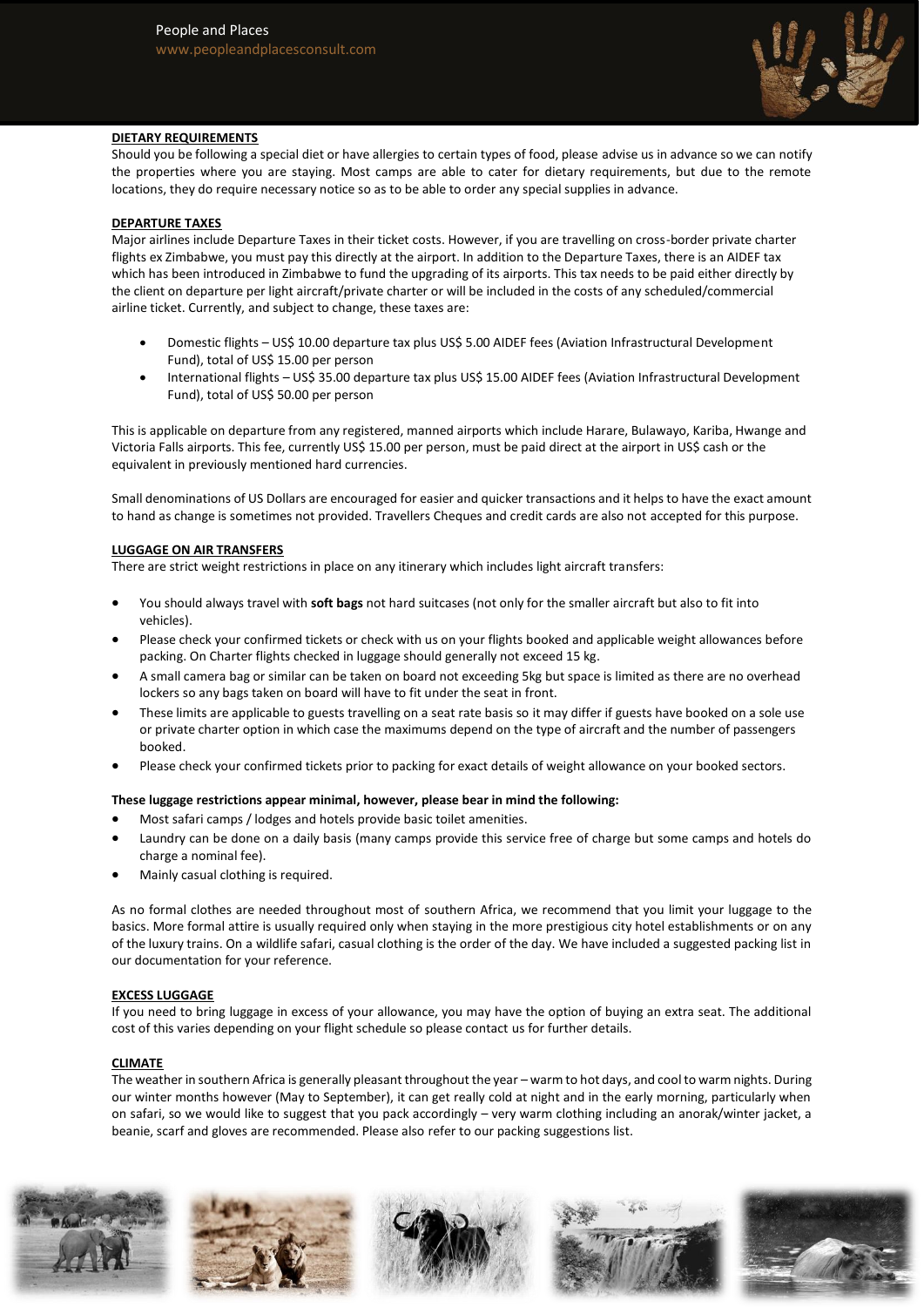

## **Summer**

October to April - days are hot and generally sunny in the morning with possible afternoon thunderstorms. Day temperatures average 25°C - 35°C, sometimes going into the 40's. Night temperatures drop to 14°C - 20°C. The rainy season is generally from November to March.

## **Winter**

May to September - days are dry, sunny and cool to warm 20°C - 25°C, while evening temperatures drop sharply to 5°C -10 $^{\circ}$ C. Temperatures in some parts can go below 0 $^{\circ}$ C in the mornings and evenings.

# **OUR SUGGESTED PACKING LIST**

Lightweight Khaki or neutral-coloured clothing is best. Avoid white or colourful clothing, as this is not practical (it will get dirty very quickly, because of the dust) and when walking you will stand out in the bush, which can scare wild animals away. Blue and black colours hold the heat and Tsetse flies love these colours too. Khaki and beige are perfect colours to wear. Loose clothes are preferable and layers are always useful. Evening dress in all camps and most hotels is casual but bring longs to protect against mosquitoes when eating out in the bush. A sweater or light jacket is useful at most times of the year. If traveling in our winter months a warm jacket will be necessary. We strongly recommend dressing in layers, as this is an effective method of compensating for the wide variations in temperatures during the day and night.

# **CLOTHING**

- Sun hat/bush hat.
- Headscarf/bandana particularly for dusty dry regions.
- Golf-shirts and/or T-shirts preferably with sleeves to protect your shoulders from the sun.
- Long-sleeved cotton shirts.
- Shorts and/or skirts really short skirts are not practical for getting in and out of game drive vehicles.
- Long trousers/slacks.
- Track suit.
- Pyjamas lightweight for summer and warm/thermal for winter.
- Underwear on game drives the roads can be bumpy and uneven so a suitable bra may be required.
- Socks thermal options are recommended for the winter months.
- Good closed walking shoes (running/tennis shoes are fine).
- Sandals preferably low heeled or flat if you are going on safari.
- Swimming costume.
- Lightweight jersey or fleece in summer.
- Light rain gear or jacket for summer months.
- Warm jersey or fleece plus anorak or parka in winter.
- Additionally, a scarf, gloves and beanies/woollen hats for the cold winter months.
- More formal attire for your stay at prestigious city hotels.

## **Equipment and Other**

- Good quality sunglasses
- High strength sun block (SPF 30 or higher)
- Moisturizer and lip salve
- Insect repellent for body application
- Padlock for your checked in luggage
- Basic Medical Kid (eye drops, headache tablets/painkillers, travel sickness pills, plasters, Imodium, antiseptic cream, anti-histamine cream and tablets)
- Binoculars an absolute must if on any type of safari. Many options are available but with this equipment invariably the more you spend the better you get.
- Travel adapter plug
- Torch Many camps have no mains power so night-time lighting may be by candle or hurricane lamp, a lot of camps will have torches by the bed but best to pack your own.
- Glasses if you wear prescription glasses bring a spare pair. If you wear contact lenses bring a pair of glasses as well since dust can be a problem.
- Camera equipment This is obviously very personal but zoom or telephoto lenses are useful. Cleaning equipment and a dust proof bag are also useful. Spare batteries and memory cards are very important.
- Visas, tickets, passports, money, credit cards, insurance details, etc









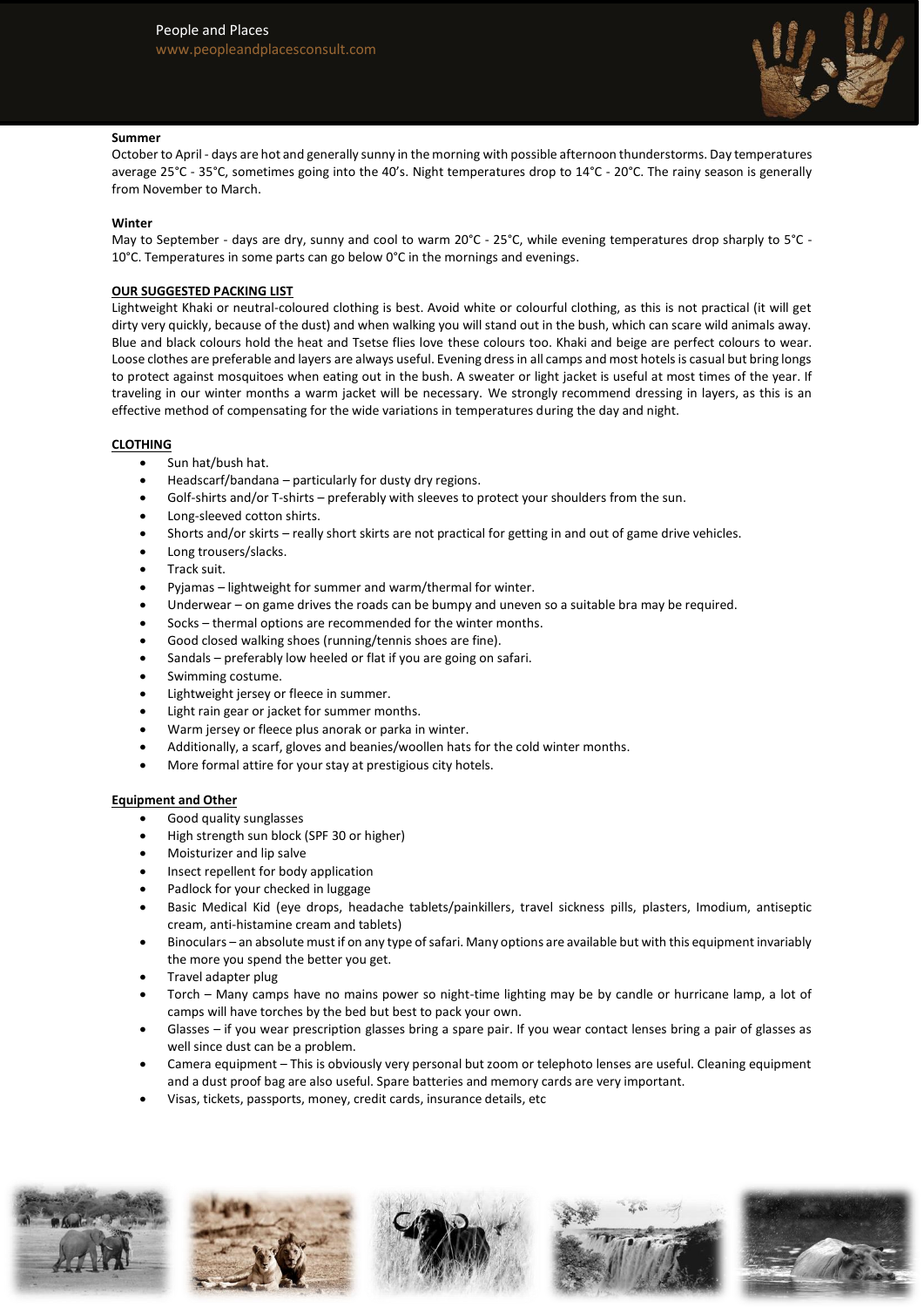

## **LAUNDRY**

• Laundry can be done at most camps. This service is generally complimentary (sometimes charged at a nominal fee). Laundries are available at the hotels in major centres and is laundry is charged for per hotel rates. Please note that at most of the safari camps washing is done by hand and therefore underwear will not be accepted for washing. Items of a delicate nature are washed at your own risk.

### **POWER**

A lot of the camps booked are situated in remote areas and electricity is generated in a number of ways. Camps will normally have a generator that runs for about 6 hours per day (3 hours in the morning and 3 in the afternoon when guests are out on activities). These generators then charge batteries for an invertor system to provide lights when the generators are switched off. There are only 220v power points in camp. If something runs on 110v, you will need to bring your own converter in order to have your video battery re-charged, which can be done while you are out on an activity. Therefore, please bring spare batteries for use while the other is being charged. These systems are simple and perfectly functional. Electrical plug outlets are not available in most camp rooms and therefore it is not possible to use appliances such as hairdryers or electric shavers during your stay there. In major cities electrical appliances run on 220/240 volts AC, accessible via 14 amps, square-pinned fused plugs.

## **COMMUNICATIONS**

Many of the camps and lodges do not have cellphone coverage or internet. Where internet is available it is normally slow and can be unreliable. Should you require more specific information on communication options in the camps you are staying in please contact your consultant who will be able to assist you.

## **GRATUITY GUIDELINES**

Tipping is not compulsory, if, however, you want to tip because you have received good service our general recommendation is to tip moderately, in accordance with the level and quality of service provided. Tips are generally given at the end of a stay. You should tip the guide, tracker, boatman/canoe or mokoro paddlers directly and the back of house staff in the general tip box, which you will find at the reception. The following guidelines are generally accepted practice. If you are travelling as a family we recommend working on 3 adults travelling.

- Safari guide(s): \$ 10 \$20 per day per guest.
- Trackers (if applicable): \$5 \$8 per day per guest
- Butler (if applicable): \$8 per day per guest
- Boatman/ Canoe/Mokoro paddlers (if applicable): \$5 per day per guest
- Camp staff: \$5 \$8 per day per guest, to be shared among the housekeepers, waiters, bartender, etc.
- Drivers: \$5 per guest
- Meet and Greet Staff: \$5 per guest
- In Restaurants in the city: 10% of the total bill is accepted.

### **DRINKS POLICY**

Unless otherwise specified in your quotation all local drinks are included in the standard Fully Inclusive (FI) tariff, but exclude premium imported brands and champagne. Please refer to your itinerary for specific details.

### **CURRENCY**

Zimbabwe uses the Zimbabwe Dollar as the main form of currency. Tourists may still use USD cash for payment of visas, departure taxes, tips and gratuities and any curio purchases but main expenses should be paid for using your Visa or Mastercard. There is very limited local currency cash available in the country so we suggest having small denominations of USD for ease of trade and because change is not readily available. We suggest bringing notes in \$1; \$5; \$10 and \$20 bills.

### **CREDIT CARDS**

Credit cards are accepted as a form of payment at most main hotels, lodges and restaurants. Visa is most widely accepted, while MasterCard and American Express are less so. Some camps do charge a processing fee if you pay by credit card. Please check with us for specifics prior to travel.

### **SHOPPING**

Zimbabwe sells a wide range of locally made soapstone statues, wooden carvings and basket ware, crotchet ware and hand printed African sarong.